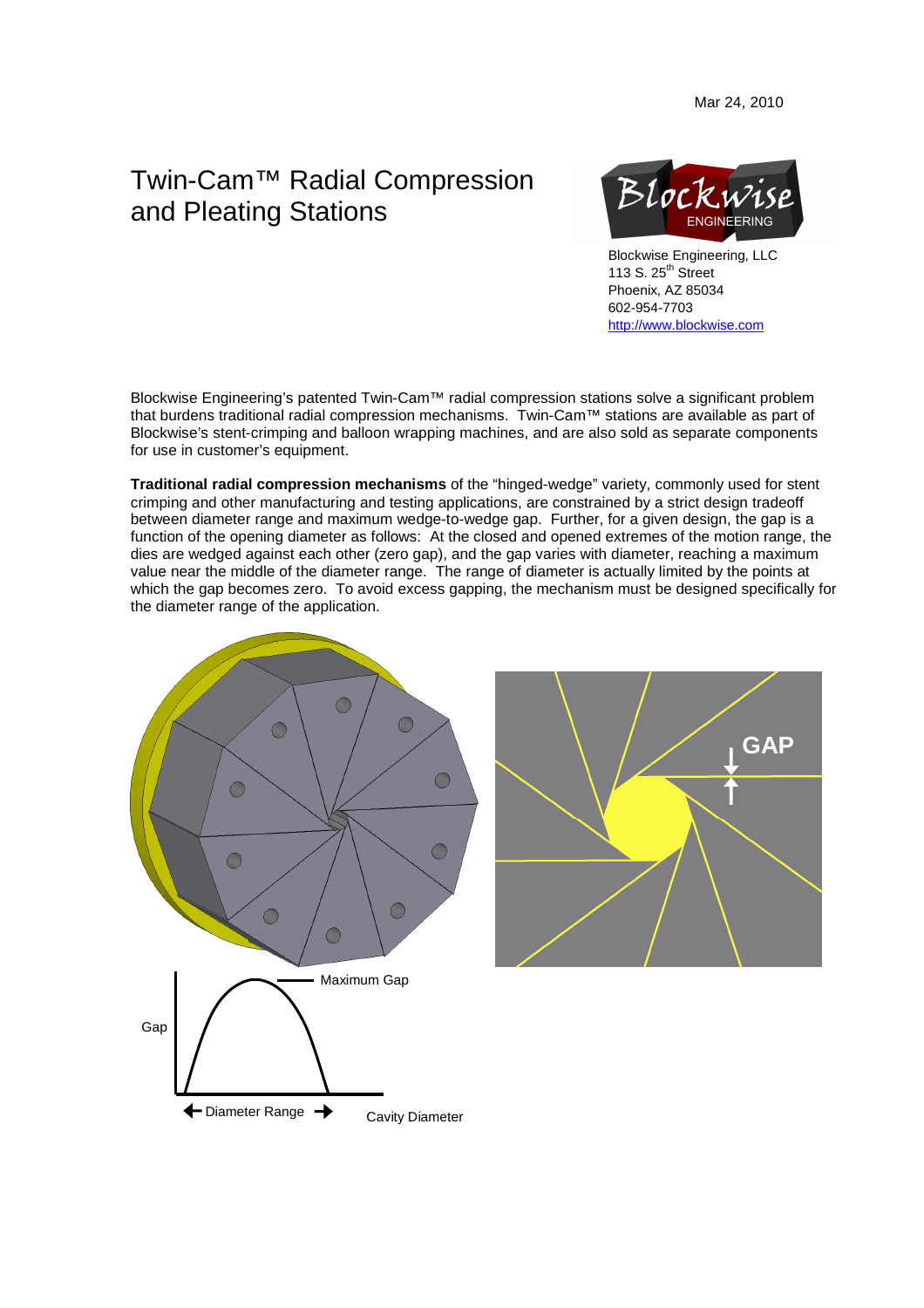**Blockwise's Twin-Cam™ compression station** eliminates that tradeoff, and provides a very small dieto-die gap at any opening diameter. Using multiple cams to define the position of each die gives the designer the freedom to have the dies move in virtually any manner desired. For crimping, the die-to-die gap is made very small at all opening diameters. There is no need to design the mechanism specifically for the diameter range of the application because there is no disadvantage in oversizing the mechanism.

The mechanism is available with hardened stainless steel dies or plastic. There are a number of size and force ranges available.

Due to the extreme flexibility of the design, the Twin-Cam™ mechanism is also perfectly suited for balloon pleating. There are Twin-Cam™ pleating mechanisms in large diameter and long length configurations. The mechanism can also be configured to handle the more complex motion of a two-wing pleating station.

The Twin-Cam™ mechanism is designed-for-manufacturing, using very special processes, to achieve the best possible accuracy and durability,and manufacturing cost within each size range. In comparison with competing mechanisms:

| <b>Competitor's Mechanisms</b>                    | Blockwise Twin-Cam™                                    |
|---------------------------------------------------|--------------------------------------------------------|
| Plain metal-on-metal bushings wear out, requiring | All-ball-bearing motion has essentially infinite life. |
| periodic rebuild.                                 | No rebuilds, no adjustment.                            |
| High, variable friction results in poor process   | Low friction results in precise process control in     |
| control, often requiring process settings to be   | both force-controlled and diameter-controlled          |
| different on supposedly identical machines.       | modes.                                                 |
| Die-to-die sliding and wear.                      | No die-to-die contact or wear.                         |
| Poor accuracy (opening not round when viewed      | Best roundness accuracy available at each size         |
| under a microscope)                               | range.                                                 |



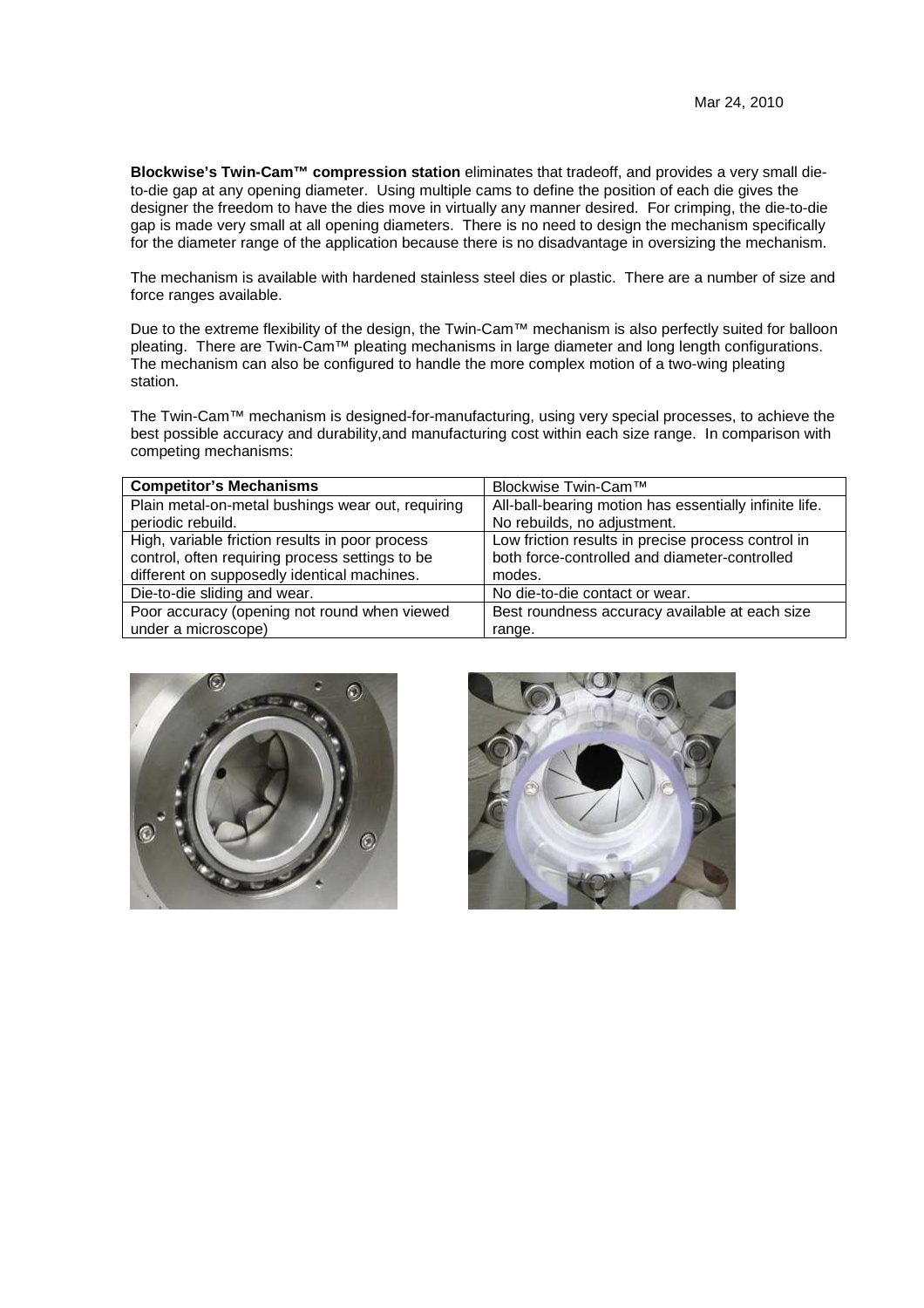